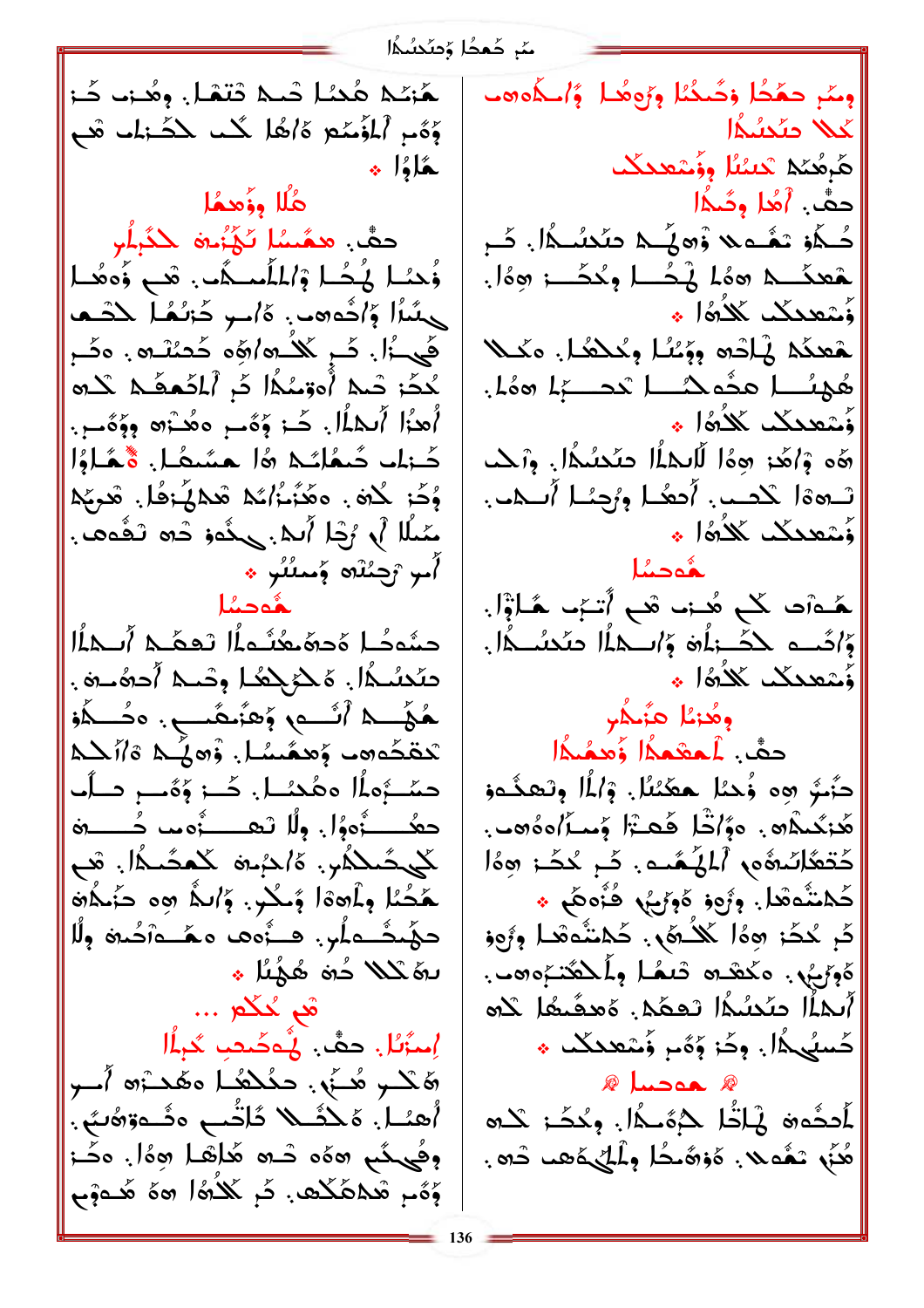مِّي كَعِجًا وُصَحْبُدًا

كْـالمُوّْمُلُل. هَاهْـا دُاتْـا ەئەزەنىل. وْيِ بِعَامَ الْمَسْلَا وِجْبِهِ أَوْمِ هُوَجِسًا ﴾ لًا هَفَ: حَعْمَد حَسْعًا. وَحَتَنًا تَرْمَا لأَقْتَكُمْل: هفَعَنَهُ لَكُلُهُ وِكُنْݣُمْلُ مُنْأَسِي. هُمْ فُذُهُوًّا وِهُتُبْرُهُمْ. هُوَصُلُمْ \* هَــم هُــمحكُرُه وهُهُـُـل هُــمْآحكُه لْحَكَنْدُا، هُوْآت أَف لَكُمْ فُنُوهَمْ. هُم فَشَّەهد ەُهرُّتْبُرْلَهِ. هُوَصُلْ \* هُدمسُل كُمْسٍ هُنْشٌمٍ شَمْ وَمُسْمِ. وَمُتَعَدِّكْسِمِ منَّدنُىمًا. مُدَهْفُنًا هَدَّ زَلْمَ تَعَدَّلَا هُەحسُل كُمْ \* هُوهُا هُرِهُمُا وِكُلُمَا حفَّ. لهَذْتُم سُمْ} للأوا هَكْشُەر وَّسطَّىر مَّتْتُلْ. وِلَّالْمَا كَدُلَّى. وِلَمُهْمَا دُلَتْـا أُف هُوسْنْـا وَحتَنتُهُـا . ِكْحَنُدْسُـدُّا وَْوِحُـبُّا حُــزِيُّا هَــ جَمَّـاؤًا. حسَّىك بر كَھنُسا أَفْعِدُ سِيهِ عَاهُوْ ئُكْلُم ؞ هُوجسُل كُلّبِ تَهُـوبُ هُكْكُم أُهسُلُ وِتَسِعْلَ. وَ/بِمْ أَهُيمْ لِكُلْعُلِ هُنُا مْبِ ثُموهُنُه . هَكْهُم أَبْدًا وَاقْبِعْكُمْ وَ أَهُىمْ لِكَبْلُوْ هُمْ هُٰلُوُا وِهُسْفَ وَوَٰا كُنْ أَمْرِهْ فَكُمْ \* إمبُرُّلْ. حقَّ. لَا حَبْسًا ولَا حَكَمْدُا أَوْۡـعدا حَـىنُا دَتقا حمُلًا وُمَٰا. وَامَٰـۂا لَاه لِمَعْنَىٰ تَعْمَلاً. هُوْا لِمَحْلاًا وَسَكْر هُب أَبِي رُضْلاً أَسْبًا. وِتَحِجُّلْ وِجُووِقُ الْ أَسْكُسٍ ۞ كَمِرْمَتْنِي كُمْنٍ ﴾

تَــهِ. هُـُعصُــا كَــهِ صَحُـا ٱلمَّحَــبِ. شَمْلاً رَبْسَةً وَلَفْتُمْ لِمُعْلَمَةٍ وَلَقْفَ الْمَوْسَمَةِ مِنْ أَوُم كَحَبِّي. كَمُّتْ مُنْأَمَلًا هَبِمُنَّذَا \* كَمَالِمُوْا وِمَتَّقْمًا كُحَمَدَ هِوْا. هُمَّى تَعْـــوهـ. أهـــده ودوا كَدْتَكْتُــدًا. لْمَاحُما وَعِنْدِ هُعِهُما كُلُو. مَكْلًا وَسَلَمَ الْمَاوُا وَهُشَفَ. وَهُنَّى الْمُحَقَّةَ كَــرِ هُـدُــاً. وِلْمَانَّىْـــى ﴿مَعْنُــدِلَمِ . هْ/هُــ لِكَــٰ;لُمْ هُــم هُـاوُ!. ٥% هِنْد دُه وِجٌ; /َكُهُ/هُه ﴾ هِمُعْ ، هُوكُلْا ، فَحْيُهُا ، حُضْرِ وَمِنُا كُمِكْتَعْلَ. منْهُد كَسِعُل كَدَّقْتَل هُ أحقمأا وكثترا كُنُّه لَمَّا وهُنِّ مُحَقَّدَت همَّسُا وْاٰلِمَّا هِ مَكْرٍ خَاوْكًا هَزَجْتُنَاسًا. هُ/هُد حَبَّدة أَ مَوْضًا جَلَّا وَأَسْتَ هُتَكَلَّا كَلّْفَا وَسَتَقَالَ بِ كُكّْ: 30% كُلّْعْ لْمَحْتَـٰـُوهب. هُـعْنُــْـماُهْ وُحنَّــْـدُلُــدُّا هَٰدَوۡوَدُا وَوَٰءٗا: حَضَّۃ ضَامَعُوهُا وَزُوو هُوَرُبُمْ ﴾ كَامْ أَهْدَى وَهُنَّت سُكَّسَ وَالْمَحْسَنَ أَخْلَقْتَشُومٍ وَهُنَّفَمَا \* مُوسِكْفُا هُوحِسُــا لَّاحُــا وِهَــَمْ لَلْوَحُــا أَوْحُــا ومَثَلًا. وهَيَّ أَلَّكُمُّ أَمْ وَهَكُمْ كَقْتَلَ هْمِ لَمَاأَوُّهِ مِن: لَمَوْمِ لِأَهْمَا وِكَعُلَّا مَكْتَبْتَدَا أُهِنَّ أَنَّهِ . وِتْـ60ْهِ أَهْنُب ثَكْتُوم هُوصُل حقُلًا وُهُل ﴾ همَسُا وْالْمَا هَاهُمْ هَاسْكُمْ كَعْعَيْشَا. أَهُا دَٰاتَٰبِ هَٰدٶود هُوسَنّي وَزُسْعدكب ﴾ هدَّىُرُىٰل وِ كَلاِمَا: حَمَّى. عُلَّا أَوْهَ لْمُؤْرِهِهُا أُهْمَسُهُ فُنُوهَبٍ. وُبِهُكُسٍ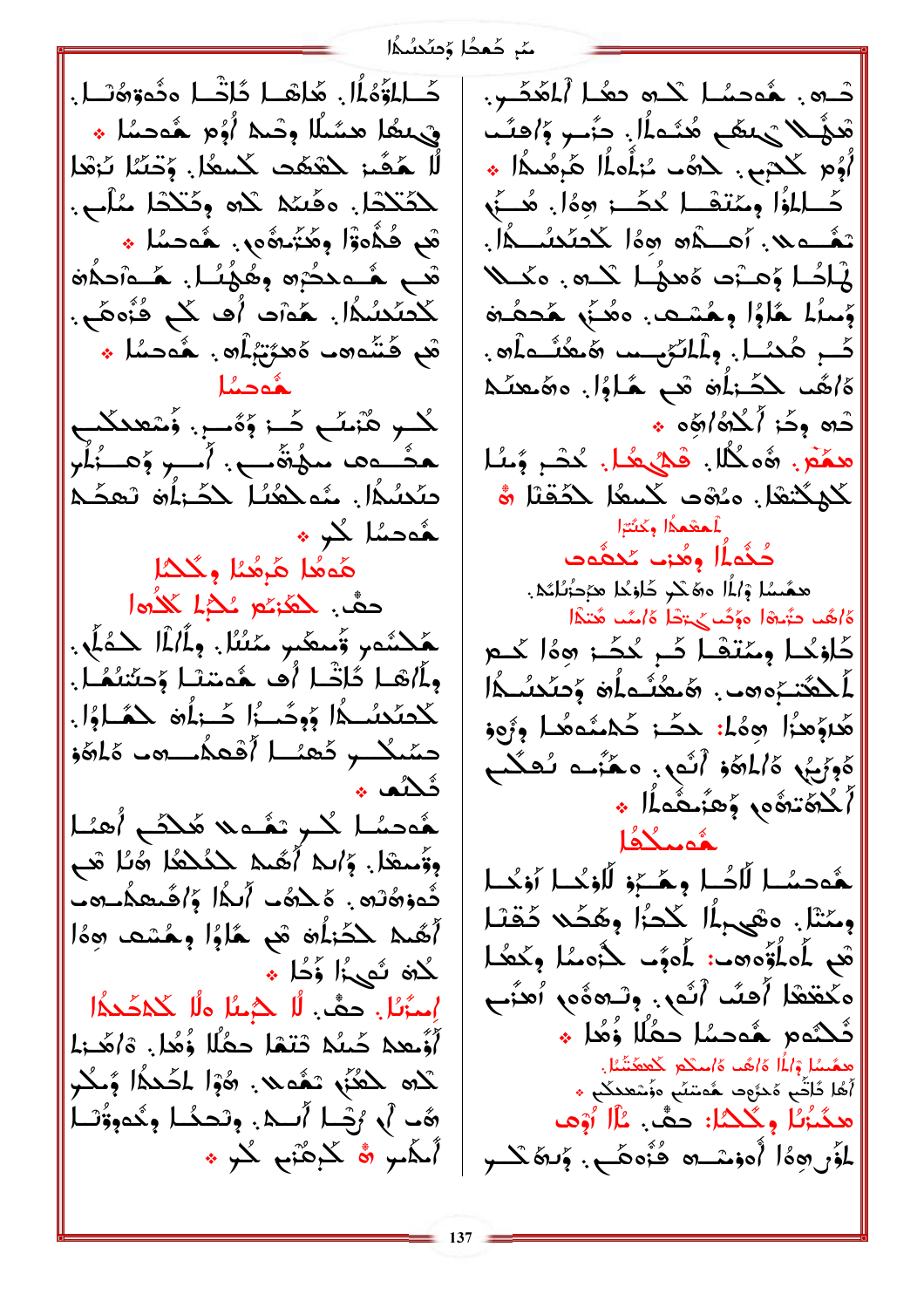مِّي كَعِجًا وُصَحْبُدًا

الْمِمَاءِ. أَسِ اللَّهُ وَلَعَدُوهُ شَيْعًا لِلْكُبْلُاهَ حَصَّلًا وُهُـٰا. هَـٰ هُـُـمُـلًا كَــلا هِهُا هِنُعُا هِءُمِ لَلْأَهُا. وِتَعَذَّوُوْ هِوَا أَهِنَا وَقُصِيْدًا كَلَاهِ أَلْمَدُّومِيدًا ﴾ همُسُلٍّ وَإِلَمَّا وَاهُد وَاسْتَمْ كَعْعَتْنَا. كُومُا دُاؤْمٍ وِكُلْمَا حفٌ. أَبِ هُوَّةٍا شَرُّبُ اللَّائِلُ أَبِ هُزَى ۚ شَوْلًا ۚ هُنُا ۖ حَدَّ ۚ دَٰهُ شُوشَا۔ ومتقدَّم اتَّتَكَلَّمَ حَبِّيهِ الْكَلَّمَةِ لَمَحْقَسَــرَه مِعْ اللَّهُ مَنْ حَمَدٍ الْمَحْمَدِ اللَّهُ مِحْكَمَتِهِ ۖ لِلْمَحْمَدِ فجَّلَــــــــــ كَــــــم ــــاُوْكــــم . وَحــَــَـــاوُّه اهُم لَـٰاهَٰٓ;دُّے لَّٰہُ دُّدَے اُمِّی اُمِّی مِنْ سِنَّہُ وَاُو ههُصْلا قُلا كَقْفُبِي. أَسْلَبِ وِهُنْبِي  $\bullet$  on 2 Lisaie 2 مَكْتُبُوا حقَّتُكَ مَعْا ٱلمَّحْقَةِ لَدْهِ . وِدَ وَوَّسِ تِعْدِيهِ مُنَّهِ ٱلمُؤْشِعْدِكِب. كَّزلم كَنْعُلْبُنْ هَٰذَوِّجَةُ أَهْلِ هُوُمُنَا. مُبكل إلىًا وتُصفَصر هُكْشُور ولَهُ هَا دَّنَــوَّه مِنْ أَهْمِ مِنْ مِنْ أَهْلَى مَنْ أَهْلِ مِنْ أَهْلَى لُه هَبُب هُم هُزْنُكُمُو \* إمثَالَ. حقَّ. هُوَّوَوها أَلَدُوم 0) عَيْدُا هَكْسُمَا لِمُعَمَّلَا هَ أَعْبَرَ الْمَا

أَمِرٍ وَحَمَّمَكُمَّاً. هَ/حَرَّمَ هُنْدَه لِمَحْكُمَّا حِفْهِ لِكُمَّا. هُ حَذِي مَّنْقُلُ هَ لِاهُ مِنْهُ أُهلَّفٍ حزَّى وهُو أُهلَّا. وْٱلْمَا وَهَجَرْوَا كَسْلَاهِ . ة/حدَّمَا لِكَسْهَا ةَلْمَسْلَاهُ . ِكْحِنْحِنُدُا. رُحِدُو بِنَاحُـا. وْالْمَا أُهِـُـا ەُحكَّ حِتْمِ لِمَتُوهُـلَ. مِبالُمْ وَهِمَّلْـهِـ هَّاوُا ۖ لِكَبْلُهَ . هُمِيَّزُفَ ۖ لَاهُ حَزَّهُ لِـا حكْمِدْ أَالْمَدْ أَحْبَلَا وَحَكَمَتْ وَأَ هُوُبُا. وُحَــز كُـــة هُعجَنْــعا كُـــة . وَّىكْـر ـاْھەْا مْنْشَا ھسَّـھْ دُاھشَـەلَر. ەنحەھًا ئىم*ُّ*ا وەُلمَا كەن ھەئىلۇپ هُ حِسُل ﴾ أسربل حقَّ هُوم فُوحةَ ه حنّضتُما الأهويْد وهُوَّه هُبِ نَفْسُهِ هەُ مَسْعُمَّا ضَرِ هُمْنَا. ضَناب هَاوُا كَهِيَبٍ هُسْمٍ لَمُنْ وَاهُدْ لَكُمْ هُـزَمٍ هكْــــ، قَدَّـَـــــــــلا بِ لَلْمَ هُدَّـــرُّ لَكَـــب بِ وكَسِعُا وَحَتَىٰا. هُـ;هَـا إِنَـا ۖ لِكَكْحَـا. وهُدئَبِ هِ هُدْمُدْهُ بِ. ةُ اهلُهُ لَدْ ه وُ}ِ دَكَـٰٓدَا /ُحكَّـٰى. مْي تَـٰاوُا وِهُـٰدُهوُا  $\frac{1}{2}$ ومُالِع \* كَمِلًا لَمُؤْكَّدَةَ وِتَلَبَّعِ هُنَّى كُحَّةٍ وَوَٰلُ. هُمساُل هِهُا حَكْمُهُمْ وِهُمْكُمْ . صَلَّا للأنفُ مصَّنَد وِتُلَّهُ : لَك 3. أُه حَكْتُمَا كُمْ أُهَّا إِنَّا هُوم. وَسَأَلَ هِوَا هُـــولًا. وَجَـــزَم هَـــع هُومُـــوهــو ەڭكەنلار وەتتىدا. ۇۋ ەممەئە ماھىم. ەُوْهَد ھۇل وِھُومُد ئُومُعُطْ. ەُھلَىْس لمُشَلِّأَهُ مَلَّامًا \* أَحُذُهُ أَل وهُزم كَحَقُّوب همَّسُا وَالْمَا وَهَ كُرِ خَاوَجُا هرِّجَزُّنَاهُمْ.<br>وَاهُد حَبَّدوا وَوَجَّد حَجَّدا وَاسُب هُتمَّا هُهْلًا إِنُمُا وِحَٰ: كَٰهِكُنَّمَا وَتَحَدَّب كُەن. ەَھكْسُما لْحُدْهْ هُزُمْزُاسُّلا حَسْرِ مَّنْهُـــهِ أَنْ يَا كَسْدُلُّا أَحْـــرُا كَمكُوهِ مَنْ شَمِيعَ أَسْبُوهِ وَمِنْ مِنْ مِنْ مِنْ رُصْلِ حَيْبِيسًا وَإِنْشَا لَمُعْتَدِكُمْ \* هِهُا يُحَدُّعاًا أَهُا خَاوَىٰا هَعفَىغَا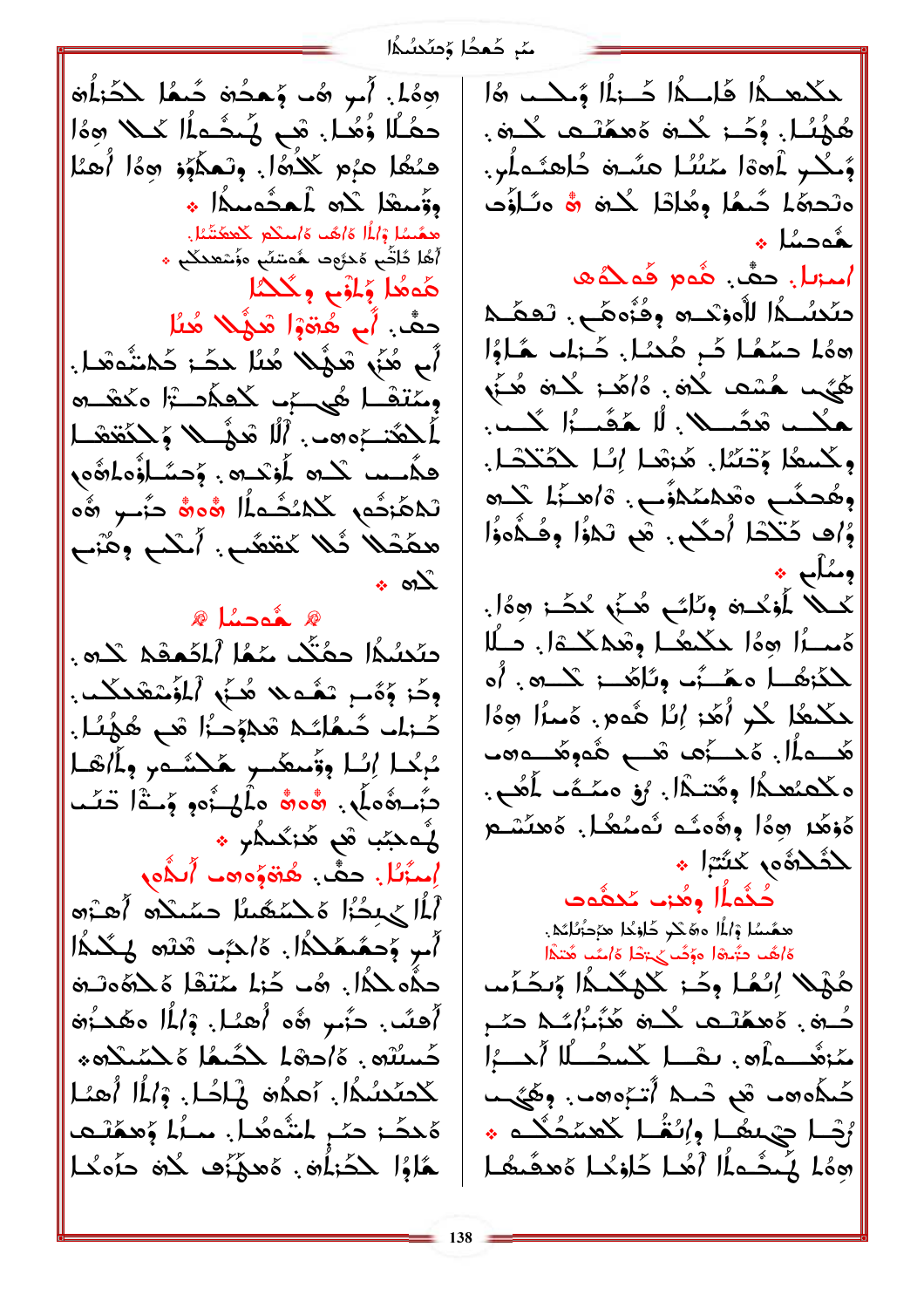وِلْمِحْلِ هُدْهِ . هُـْنِ جُـْ وَوُّسٍ وَمُتَعْدَكُت ةُاهُا كُد دُّنات. هُـاوُا لِكْسَـرِ كُـ1ة هُ/أَلَا هِمَعِجُمِيهِ لَا هُزِقَا كُنْ \* همُسُلِ وَالْمَا هَاهُمَ هَاسِكُمْ كَعْعَقْتُمَا. أَهُا دَاتَٰب هَدوٗء حُمتنَٰب هوَ مَعدكم ﴿ هُدوْدًا وكُلْمًا حقٍّ. كَتْتَ قَامًا وَتَمَكَّنُفُ ݣحب فَاسًا وَيْكَحْمْ. سُكْبًا ݣْلُمَّا حِفْهِ كَـٰهُا . مَحَمُّــه وحَاتزِمــد أَلمَؤَكَــد \* لَتَهْعَمْ بِصْرِيمُ وْ}لِلْمِيكُبِ وِنْعَزُّەها تْتِنْكُلْ. ەكْرِ جَتْءَ أسمأا هعكم وهاؤا هشبعا ودا للْكُرْلُمْقِ. وتَعَمَّلُا حُمْلًا شُولِكْتُلْ \* هُٰزِيُلٍ وَٰٓسۡصِ يَحِيلاً أَهلُمُنِ ﴾ أَهُمَا يُحْمَو كَـٰٓ; أَنْ هَـٰ هُـٰٓاوُاْ وِهَٰٓيُـَــٰ هُـُنفُـُـن دهُىعُــة ھِەُا حَثَائُــا هُمْـُـا وُݣْلــو **َلاهٰ . ەڪس***للُ***ر قۇە**ھُىھٰ ∻ هُذِئَـا مِــرًا هَٰمِعُنُـمِلِّعَ فَيَ وَالْــمَلَّا هُوْا دىڭدىگا. ةاھْد كەھ وأىلىك كىس أَبْتَغَلَّا. تَـْ189 لَكْتَبَ أَيْتَغَيَّا وَزُكِيَّتَ، وَحَٰزَٰٓىٰدَ ﴿ وَالْمَحْتَوَٰٓاْ ﴾ ورُجِزًا ووُسْعِدِكُمْ حقٍّ. هُو وهُم هُم شَداً الصَّدَّةُ هُه وُحملَكُمْ أُسلَكُ مِ هُا. حُــزَا تنَكْسُــكَا هُــع كَاكُــة . مَـُــهت كُــة مِنْدَوْوَا مِدْهُمِيكَانِ. وْاهِنُدْلُ هُدُّدُوْا بُكِنْ. دُةتْلْ اقْتُا هُجِسَّەھە ۆْقْتْھُجە لمنكع حُلقُ \* هَه هُــزُا وِحْتِيُــدًا. كَمْنْنُهِ هُــا وِرُوو هُورُنِــُ مِدَّـــز وهو العَمْلِقَـــا مَتَّنَـــوْهَ ال

ەخُەخلاھُمَّا. ەخگۈ تىقەخە ۋەھكا مىلۇل لحَصْدُا «هُا. هلْكُحب هْدُه أَهْدُماْ\* المُتَضَرَّه العه. الْمُرْهَفُ أَلَم بِٱلْقَــا هِمّتِهُنْـا بِ ٱلْوَنّــبِ أَسْــهِ أَا حنَّحنُنَّــدًا. وتمَّــوهــلا أهنا ها حُجَّــز. كَلْمُشُوهُا وِزُووْ وُوِزْنِيْ \* وحشَّلًا حَضَوْكُم الْمَسْكُمُّا بِهِ حَاجُدٌ هُوَ اللَّهُ مِنْ الْمَسْمَعُونَ مِنْ الْمَسْمَعِينَ م هَ لِفَعٍ وَلَا هُزًا إِيضًا وَخَذْهُ وَاللَّهُ ﴾ لَّكُمَا هُوَ إِوْزًا وَهَدْهُمَا هُمْ وَوَّا وَهُمْ لِمَنْزِمِنَّ مِنْزَلِمِنَّ مِنْزَلِمِنْ هَّتِحُمَّا. هَحِمَّنَا ٱتْسْا ٱلْمَحْمَدِ. هَ/أَ لْمُكْلَّكُلُّ أُمِرٍ وَّرِجًا \* وُوهُدُا هِنُدوم أَهْدَا. وْأَهْدُ هَلْهُمَا هَكُمحِيهُ ا, هُ الْمَصُلْ هَعْلُو وُوهُمْ الْ ثَلَاه ـ أهوُّا ماوقُدوماًا \* ، مَهْمَدْها مِنْسِيمْ ، مَكْسِ. كَيْتُ كَتِطْ هُ/سَبُّلْل. هُهكُ; مِّسْلًا هُ/قَصُمُّلْ. حَقَّ حَجَّنًا هِلَا لَا حُدُّ ا ەأەفِسُل ھزُلُم وَبِرەَ كَبْرٍ. كَمَلّا لِمُتَوَهُرا وِرُّووْ هُوِرُبِيُّ. هكْتُدْه شَعُّا هَيُّمَالُ. ەمئېئى كەكلىكتئەەت \* كُنْمَلًا وِهُنِي مُحَقَّدِت همَّسُا وْالْمَا وْهُكُر كَاوْكَا هَدَّتُنَاسُه.<br>كَاهُد تَبُّدهَا وَوَّتُدحَّجَدًا كَاسُد هُتَدَّا كُبِ وَٰٓوٖۤا هِهَا حاهوميُّا ومِمْتَقَا هُبَّى تعُــه هـ. كَحتَحتُــهُا يُصـهُوهَ إِيْـاحْــوه وِلَمُأَالَمَكَ رَاوُدِهِ مِنْ مِعْتَمَا وَلَا الْمُسَوَّلَةِ مِنْ الْمُؤَالِ لِكْتَبْلُغْ هُجْدُوْكَ لَكْفَ شَكْلُوْ وْهِكْبِكْ لْمَحَكَّمْ وِلْمَحْلِ ثَعْنُوهِ \* هِيمًا لَكُمْشُوهَا وِزُووْ وَوِزْيُنِ ۖ وَهُ مُلَ ثَــلا . هكُــدْوْه تَـعمَـدْ أَبــدْأَا وِدَّاتْـا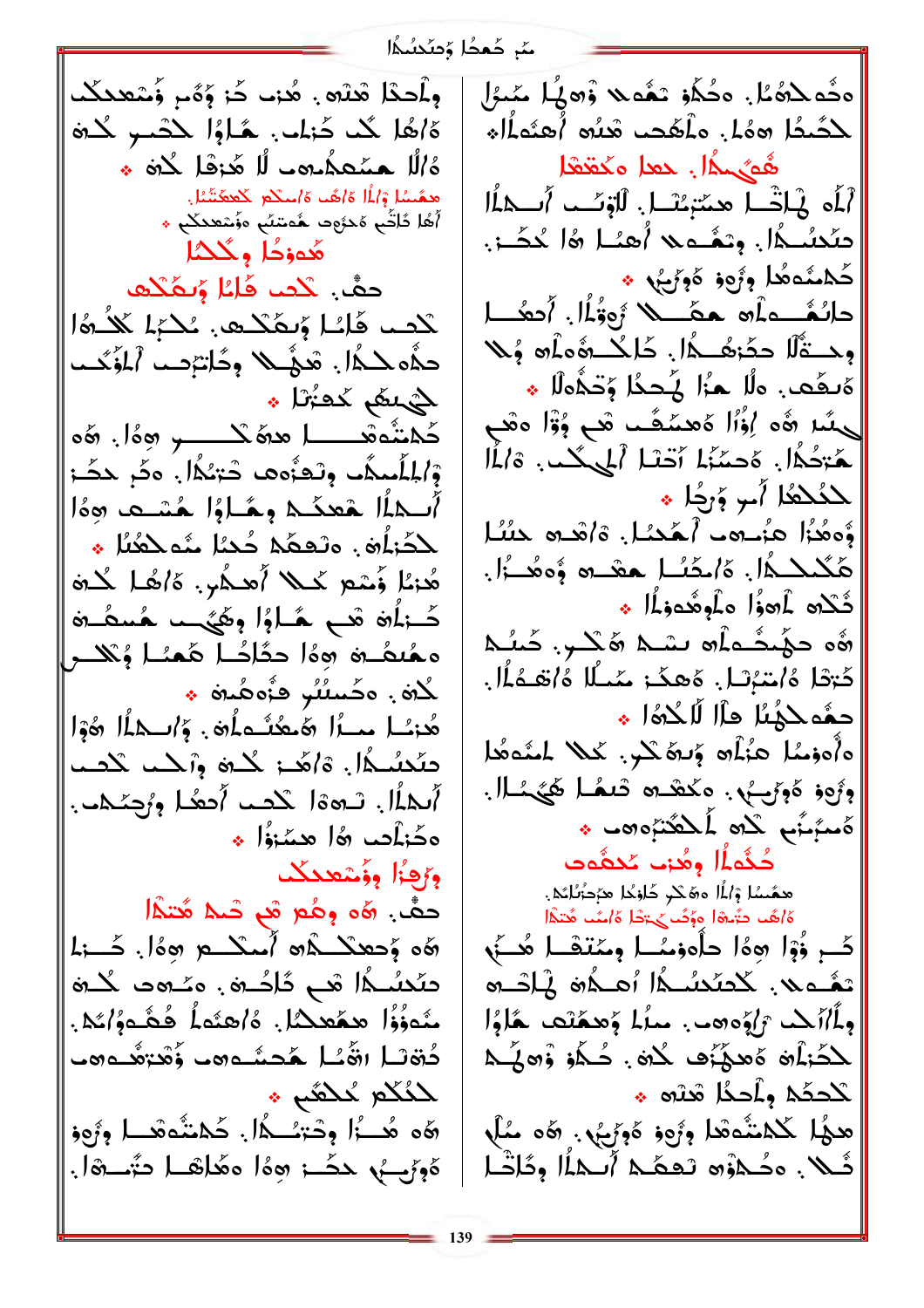أها الوه المحمد العكمية ٱلمُؤْسَّقُدِكُمْ ۚ مِنُوَسُرَةَ ٱلْأَصَرُّولِكِ ۚ هُٰٓ مُرْمُلًا هزَيهُما هُدُما هِهُا. كُبِ هُدوِمُما كَلْكُلُّهُ مِلَّاهِ . وَوَّدُ وَوِّقُ مِنْ كَنْتُمْ هُ . كُلُّ هدهُ حَفْدُاه حالُهُ مِلَّاه وِحُحفَظ ﴾ هْا فُنُوهَب كُدٍ هُنِيًا إِنْبَا. وِلْمَنْسَب كَسِنْتُو. هَ/بِمْ هُو سُرِيْلا أَبْدَا. وَأَوْقَيْدَا مُنْــه لمُهُنُــا. وِحُـــة ۞ه نُغْــا هْلِمَمْعْسُبِ. ەھْھڤـــا ئِكْعْـــا وِيُّــهكِبُ. مُنْــه ها مكْــد ةُ/هُــل كُــد دَّنام هُم هُاوُل هُ هْزَه، لَمْتَكْتَبُوهِ وْاهْبُمْ كَلْـْهِ هُــَمْ هِنُمِينَ لَّالِيهِمَا وَهَٰلَ هُدُمَا حُبْظَىٰ. ۞ه وْمٍ هُنِّي لَا هُنَّبٍ. أَلَّا أَآيَا هَزْهُنْدِوْهِي. وثحــوه اللحَمَحُـا ومُورَّسًا وهــم مَنفَـا هْدَامُوا حَزْهِ وَالْحَدْهَ الْمَحْدَ أأَحْدُ الْمُدَدَّالِ حفَّ. أَبْدَ وَجَنْبِهُنْدَ ِكْعُنَا حَكْتَسْاً. وُسِعَّى أَنـذُهر كُـن أُهدُا هِمَا هُـد مَكْسُـدًا. هَـم لَمْكُـد وَهِــْلَا وَّمِـهْــلْ. هكْرَكْــلِيْـــز أَمكُســر ەكككى ، ۿۜڹؙٛۥؘ<sub>ٵ</sub>ۢ*ؽ۫*؇؞ۄؘٚۿؘٮۮۢڡٮۢٮ؋؎۪ؠڂػػڞٳ وَدَّوم كَحْكًا. هُنا إِنَّا وَهَّنْظُ كَب. ه مَكْنُكُمْ بَهُمْ أَحْكَمْ \* دَّىبِ ۞ُه مْدَدَشُـُمِ. وِلَٰا وَٚاهُمْدُهَاسُــَ لِحَمْحَـٰـٰا هَء وْلِي سِـهْا كُـْـب أَلْمَوْا لُا دُلُمْ تَدُبُّ . هرصَّادُكُمْ مِنْ أَسْكُسِ \* للْمُعْرَ مُمْمَّدٌ لِمُقْنَرِّ مِمْهُمْهِ هِ هُمْسَاهَ ەڭــــلا أُكُـــزًا. كَرْهُــــع مْمُحمَّـــع هْ سِلْمَا ۚ مَرَىٰ الْمَنْ وَهُمُنَكُمْ ﴾

مشعثك متعشك لأوزده وخوقتا اشكا هُجِسَّةِهِ وَهُنَّقَدِهِ لَلْكُلُّلِ \* هُه هنَسمُنُا أَأَلا هِهَا. وَلَا حُلًّا لَحْدَه هْلْكُمُرْهْ . أَمِنُها وِلْمِحْمِدا هِأَاؤُحِبّ . هَ حَفْدُه أَما هُنَّ مَنْهَا وَ حُقْفَا اللَّهُ الْمَنْ هُجِسُهِ وَمُ أَهْتِرْهُوهِ مَسْكَلَامٍ هُوْا أَبِيهِاْ مِنْجِيْسِهَا. هَيْئِهِ كَتَبَهُ لحَفَّنَ وَاهُدَا. أَفْ كَتَكْدَا هُمْ فُذُهَرًّا. وِهُنَنَّهُم أَصَلَّــمٍ مِنْأَلِــعٍ. ضُقَالَنَا الثَّاسُــا هُجِسُوهِ وَمُتَوَهُوهِ لِلْكُلُونَ ﴾  $\frac{1}{2}$ وَالْحَدَةِ مَا كَلَّةَ حفْ. هعْمُا مرْسِلًا ومُلَاثَا أَلَم يُمَاتْها هِمْ يْتْسَارِ. لَلْوِيِّبِ أَيْسِهِمْاً! دِيَكْسُلُمَا. وَتَشْبَعُنِي أَهْلِي هَا خُجَبَ كْهْشُوْهْدا وْزُوْوْ ەْوْزْبْكْلْ \* إ عَمْلَ حَبَّىٰہَا ۖ لِّمُعَمَّدُ ۖ . وَهَّنَّىٰ مَنْ تَحِدُّه شەئا ةىلىمە : مۇ ئىكىم يىك مەت. وتترا هُنُهُ لَحَفُرْهُ لِهُ . فُکُّەؤُو تَى*نُّا تَ*ادِکُّە، وَجُو *تَ*ھگَا*حَ*ثُّە،<br>ەَبْمُحَمَّـُـهِ، وَفُــٰٓزَاهُاْ وِنُكَوّْبٍ ثَ*دْتُ*ه. حُكْحًا تَاحِكُم هَيْمَاؤُهُم \* هَكْفُـا مَعَّىنُـا هَاهْـُـماًا. حْثَكْـرْهُم دَّسْرْهَا هَلِيٌّتُولُ. هُ/مْكَكَّرْزَلْ هُــزُهْوَا. تعكَّمَك لمَنُكُم مُلْعُبٍ \* وَحَصَّا شَعَدَتَ حفْ. حذُّه حَدًا عُجْلاً وُهمُدًا كَرِ كُكُّ; هِهُ الْخُوْهَى. مِلْتَكْسَرُوهم كَعْدَهِ . كَمْنْدُهْدَا هُنُمْ. وِرْؤُوْ هُوِرْبُهُ هُا أَبِيْلًا. حِنْدِيُبِّهُ لَفِيَّةٌ لِأُوزِيْدِهِ . ەكسپەگا ھۇمگىل ھۇلم. كېر ھۇسۇر  $\frac{1}{2}$  $\frac{1}{2}$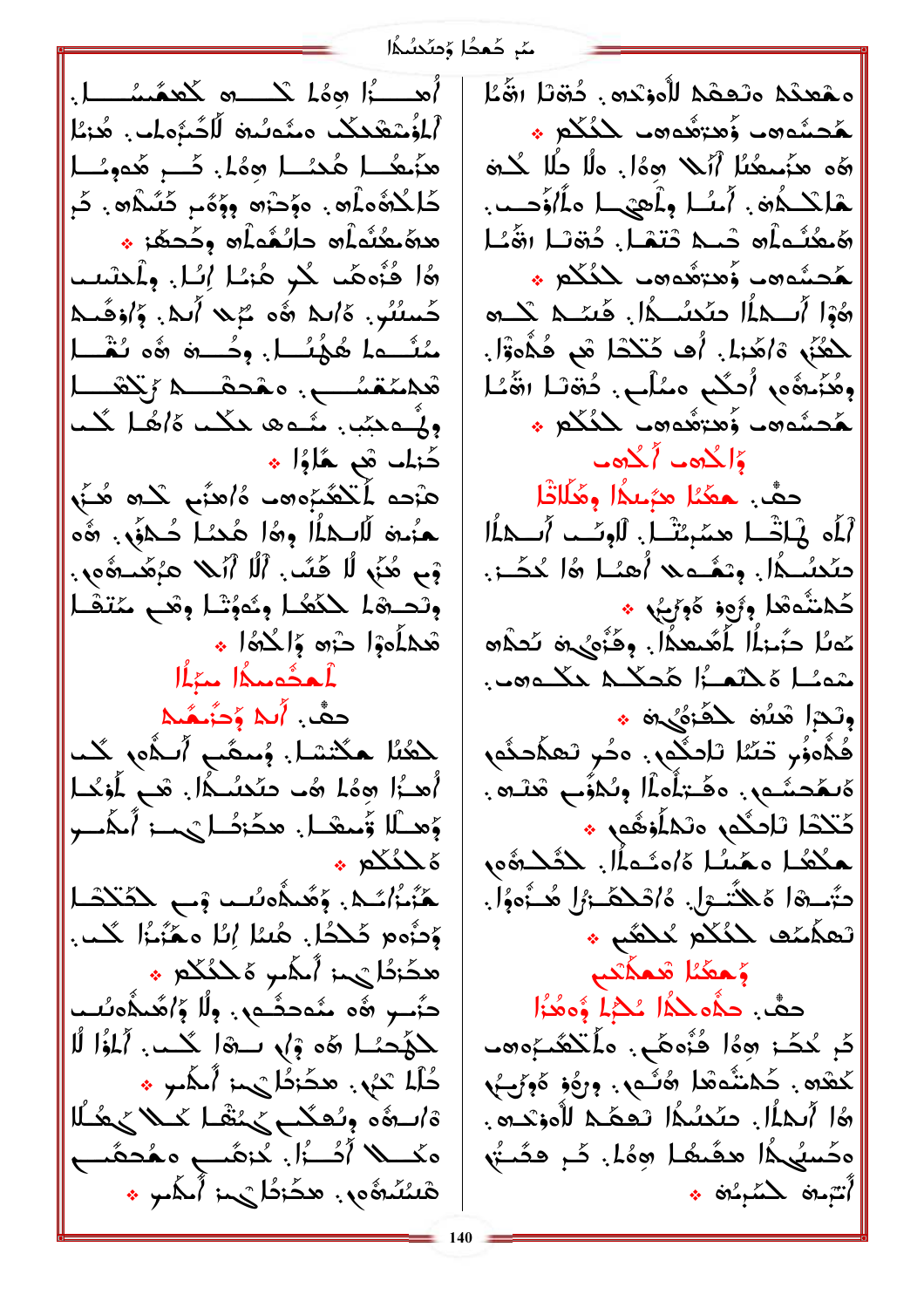هُلًا وَرَجْزًا حفٍّ. حثُلا مْرْم ٱلمُحَمَّد كُرِ وْمِ كُكُرْ وِهُۥ هُزَىٰ. كُمْشُوهْا وِزُووْ هُوۡرَٰیُۖ﴾. أَسكلاً تَتَّخَذُمُا نَفْعُكُمْ 1، 15 الأُدوْكَـــ ۞ . حُـُــُـــا إلـُـــا هَـلُـــو هُـــوَّى . ٱلمؤَسْعِدِكْبٍ. ٥%ا حـزَلم هَبِ ٱتنزِم دَّمَعًا هَيْبِ شَعِكْمِيعًا. أَن أَهْنَا وَٱلْمَا وِتَعِدُّووْ. هُزِيَّىدُانُ وَإِصَّرُا 16%. أَهْل كُب حزِّلَت هُم هُلُوًّا. وَٱتْنَا وَهُنَا كُرْهُمِ أَحْمَى وَحِمُـلًا هُــدُوْنَ . هَـٰلَوْٓا  $\frac{1}{2}$  $\frac{1}{2}$  $\frac{1}{2}$ هُوصُل كَلُّهِ لِكُنَّةِ لِلْأَلْمَاءِ وَحِعُلًا لَمْمَكُمْ وَكُمْلُوهِ ﴾ [66] كَرْتُعُلْ وَهُدُرُهَ كَيْرِحُمْكُمْ؟ . ثَلَاقْط هَجَـــه حَيْبِــه وَجِّدًا. وَهَٰتُا مَّعِبًا حَضَرٍ. وَكَبِّ يَ تَجْل أُسِرٍ وَرَكُما هَاسْكُمْ هُمَّتْنَا. كَرْئَيْهَا مِمْتِهَا أَحْقَىلا هِوْلَ. وَقَـٰكُمِبْ كَتْتْلَ وهُعنا هُحعُدُه أَمِّد هُتمَّا. مِمْعُب مَّةْشَا وِمَّدُتْا. حَزْبٍ أَهْنَا لِمُكَّا وهُدُوهُ كَمِيحُمِلاً وه إِسْرُبُلْ. حِفْ. هُوهُمُا مْعِ شَـٰهِ دَتَـٰهَا مَنْدَسُمًا ۖ حَمْـَوْعٍ أَمَــٰٓءًا. أَمْلَؤُسْعُكُمْ هُدَيْهِ أُوْسِعٍ هُدَيْهِ الْمُسْتَقِيدِ الْمُسْتَقِيدِ الْمُسْتَقِيدِ الْمُسْتَقِيد وِوَّسكَمِـــــــوِ. أَكْــــــــــو هَــــــد ولَمَالِمَا ا كْحَزَـــدًا. مأاهْــا كُاتْــا. مأمكــم ثُەرّەُنا. أَهُا گُد حنّاد شَم هُاوُا وُهمْنَــم كُـــة. هأهمْــا حكْكــا ەڭلىغغا وڭر ھەدسًا ھُزىًا ۋە » هُبِ وْبِ أَهمُنت كَتَلًا هُـوَّا وُهْتَ وأَهوَ هَلُكُمْ. هُمَدَّمَكُمْ هُمَدًى تَعْقُلُهُ شَقَّصُدًا كُمْ هَاهَا حَدُحْمًا. كَمِكْدُا بْبِ وِمَحِكَّا

مَكْسِم كْتْدُوهم حَقٌّ. خَتَّ ثَهُ‰َ ۈمىھككىي كَــز ۆەسر. ھى ملكلىكال هُدِهِمَا هِمَا. هَاهُا كُبْ حِبَّابٍ. مَّع هَاوُا وَإِسْلا حُدَّة \* أَهْلِ كُمِّ حَنَّلَتْ هُمْنَا هُمَّا. وَهُ ھُمْلَا ھِمَنَے کُنْ ، ہگنے گُن لَى هَ أَلَّا حَمَّ هُذِمَّا \* رُّيْتُوب نُوتْنَا وَدِرُانُغُمَا. أَلْمَٰكَهُ هَد كَلِهِ لِكَمِيْزًا. وَبَوْهِهِ وَٱلْمَا كَلَاوَكَلَّا حُلَّاهِ \* لَّاحُا مُآمَ ٱُهُعُا وَٱلْمَا حَكُبِ كَكَنَا دهَّىزًا. لَّامِثًا هَعِمًا. وِتَـكُف حِتْـهُودًا بِيُّدَضَةُهِ لِاهْتَفَكُنَّا حفّ هكْمه كْرِجْدُا كَلّْلُواْ وِمُتَقَلّْ. كُكّْرْ هِهْ هُذًا هُنَّهِ عَفُمِهِ. مكْتِئْتِيْتُمَا أَعْتَدْهُ هَ وَي ذَلِّقْتَا وِكْنَ هَعِيهَا كَلِهِ . هَ تَعْقَبُهِ حُكْنُوه دٌ مُد*َّا* حُكْفٍ تَعْمَى وَ وَ مِكْمٍ أَنَّهَا الْمَحْتُبِكُمَا لِ کُے مُعلَکہ لَجاتَے ہدُکُے: ہ کُٹ هُهُنَا هَحكُـه كُــة. رُبِّ فُزُهِهُـا وئقمُكُل \* كَمِ مِمِنُو هِكْتَسْلَ وَهُنَىٰ وَائِكُمْ هُوَٰا أَنَّهِ. كَتْعُمْ لِهُ مَهْ وُسَب هَمْعُنُـمْ مَهْدَ مَعْحِفُرْهِ وِلْمِهْلَ شَيْعَ مُقْعَلْ. وشَيْعَ أقفكم أ الموجيبا مكسلا وسريفه اه والمحتين المسأما لَّهُ مِعْنُماتِهِ ﴾ . • مُحمُن وُلَّا وَلَى اللَّهِ مُحَسَّلٍ دِيَكْتُبُوا حُكْوَّة وُاهْدًا. وِجَّرَ وَوَّسِ أَهْل ئد *حوّلم* \*